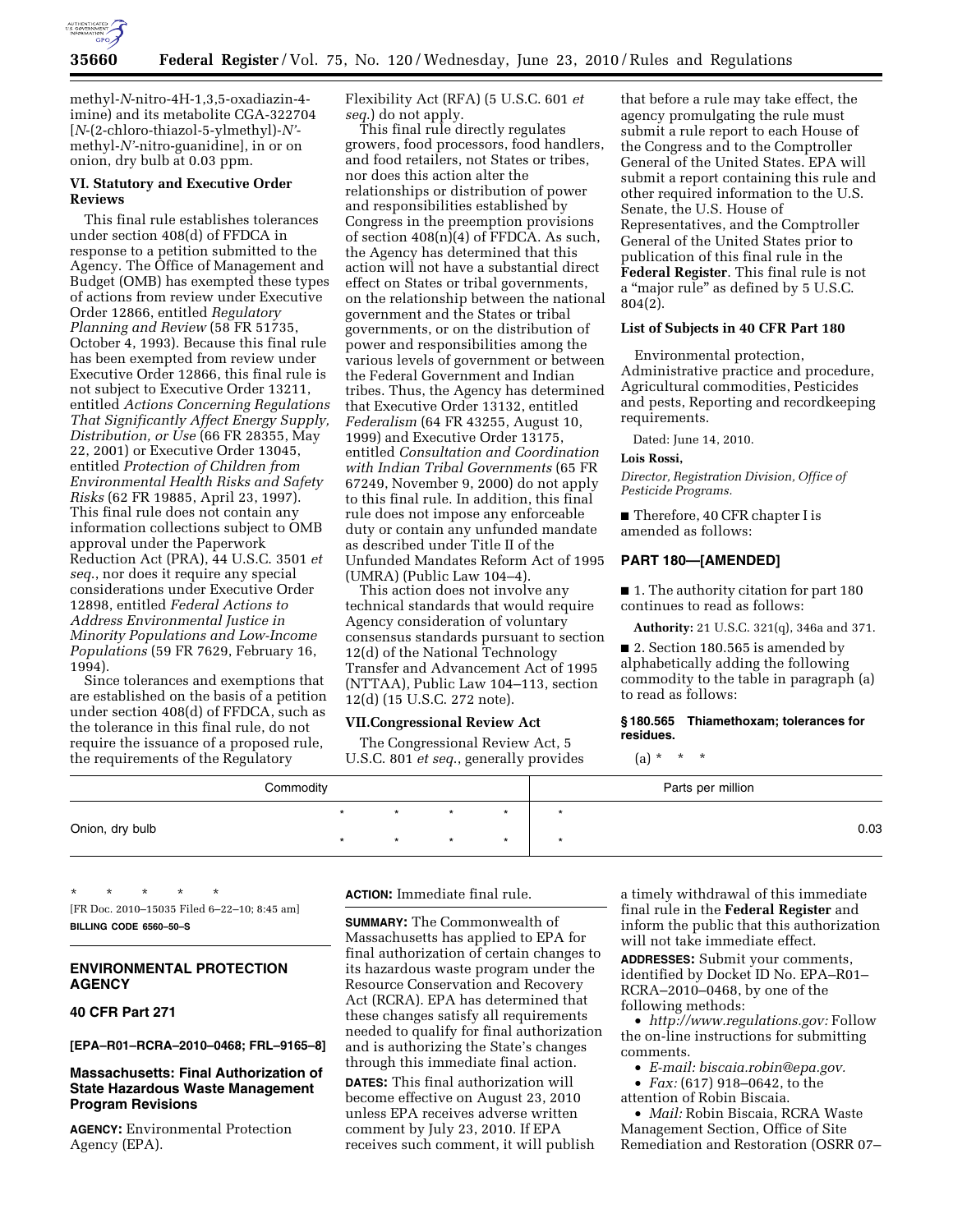1), EPA New England—Region 1, 5 Post Office Square, Suite 100, Boston, MA 02109–3912.

• *Hand Delivery or Courier:* Deliver your comments to: Robin Biscaia, RCRA Waste Management Section, Office of Site Remediation and Restoration (OSRR 07–1), EPA New England— Region 1, 5 Post Office Square, Suite 100, Boston, MA 02109–3912. Such deliveries are only accepted during the Office's normal hours of operation, and special arrangements should be made for deliveries of boxed information.

*Instructions:* Identify your comments as relating to Docket ID No. EPA–R01– RCRA–2010–0468. EPA's policy is that all comments received will be included in the public docket without change and may be made available online at *www.regulations.gov,* including any personal information provided, unless the comment includes information claimed to be Confidential Business Information (CBI) or claimed to be other information whose disclosure is restricted by statute. Do not submit information that you consider to be CBI or otherwise protected through *www.regulations.gov* or e-mail. The *www.regulations.gov* Web site is an ''anonymous access'' system, which means EPA will not know your identity or contact information unless you provide it in the body of your comment. If you send an e-mail comment directly to EPA without going through *www.regulations.gov,* your e-mail address will be automatically captured and included as part of the comment that is placed in the public docket and made available on the Internet. If you submit an electronic comment, EPA recommends that you include your name and other contact information in the body of your comment and with any disk or CD–ROM you submit. If EPA cannot read your comment due to technical difficulties and cannot contact you for clarification, EPA may not be able to consider your comment. Electronic files should avoid the use of special characters, any form of encryption, and be free of any defects or viruses. For additional information about EPA's public docket visit the EPA Docket Center homepage at *http:// www.epa.gov/dockets/index.htm.* 

*Docket:* EPA has established a docket for this action under Docket ID No. EPA–R01–RCRA–2010–0468. All documents in the docket are listed on the *www.regulations.gov* web site. Although it may be listed in the index, some information might not be publicly available, *e.g.,* CBI or other information whose disclosure is restricted by statute. Certain other material, such as copyrighted material, is not placed on

the Internet and will be publicly available only in hard copy form. Publicly available docket materials are available either electronically through *www.regulations.gov* or in hard copy at the following two locations: (i) Massachusetts Department of Environmental Protection, Business Compliance Division, One Winter Street—8th Floor, Boston, MA 02108, business hours Monday through Friday 9 a.m. to 5 p.m., tel: (617) 556–1096; and (ii) EPA Region I Library, 5 Post Office Square, 1st Floor, Boston, MA 02109–3912, by appointment only, (617) 918–1990.

# **FOR FURTHER INFORMATION CONTACT:**

Robin Biscaia, Hazardous Waste Unit, RCRA Waste Management Section, Office of Site Remediation and Restoration (OSRR 07–1), EPA New England—Region 1, 5 Post Office Square, Suite 100, Boston, MA 02109– 3912; *telephone number:* (617) 918– 1642; *fax number:* (617) 918–0642, *email address: biscaia.robin@epa.gov.* 

#### **SUPPLEMENTARY INFORMATION:**

### **A. Why are revisions to State programs necessary?**

States which have received final authorization from EPA under RCRA section 3006(b), 42 U.S.C. 6926(b), must maintain a hazardous waste program that is equivalent to, consistent with, and no less stringent than the Federal program. As the Federal program changes, States must change their programs and ask EPA to authorize the changes. Changes to State programs may be necessary when Federal or State statutory or regulatory authority is modified or when certain other changes occur. Most commonly, States must change their programs because of changes to EPA's regulations in 40 Code of Federal Regulations (CFR) parts 124, 260 through 266, 268, 270, 273 and 279.

# **B. What decisions have we made in this rule?**

We have concluded that Massachusetts's application to revise its authorized program meets all of the statutory and regulatory requirements established by RCRA. Therefore, we grant Massachusetts final authorization to operate its hazardous waste program with the changes described in the authorization application. The Massachusetts Department of Environmental Protection (MassDEP) has responsibility for permitting Treatment, Storage, and Disposal Facilities (TSDFs) within its borders and for carrying out the aspects of the RCRA program covered by its revised program application, subject to the limitations of

the Hazardous and Solid Waste Amendments of 1984 (HSWA). New Federal requirements and prohibitions imposed by Federal regulations that EPA promulgates under the authority of HSWA take effect in authorized States before they are authorized for the requirements. Thus, EPA will implement any such requirements and prohibitions in Massachusetts, including issuing permits, until the State is granted authorization to do so.

#### **C. What is the effect of this authorization decision?**

The effect of this decision is that a facility in Massachusetts subject to RCRA will now have to comply with the authorized State requirements instead of the equivalent Federal requirements in order to comply with RCRA. Massachusetts has enforcement responsibilities under its State hazardous waste program for violations of such program, but EPA also retains its full authority under RCRA sections 3007, 3008, 3013, and 7003, which includes, among others, authority to:

• Perform inspections, and require monitoring, tests, analyses or reports • Enforce RCRA requirements and

suspend or revoke permits

• Take enforcement actions This action does not impose additional requirements on the regulated community because the regulations for which Massachusetts is being authorized by today's action are already effective under State law, and are not changed by today's action.

## **D. Why wasn't there a proposed rule before this rule?**

EPA did not publish a proposal before today's rule because we view this as a routine program change and do not expect adverse comments that oppose this approval. We are providing an opportunity for public comment now. In addition to this rule, in the proposed rules section of today's **Federal Register**  we are publishing a separate document that proposes to authorize the State program changes.

#### **E. What happens if EPA receives comments that oppose this action?**

If EPA receives comments that oppose this authorization, we will withdraw this rule by publishing a document in the **Federal Register** before the rule becomes effective. EPA will base any further decision on the authorization of the State program changes on the proposal mentioned in the previous paragraph. We will then address all public comments in a later final rule based upon this proposed rule that also appears in today's **Federal Register**. You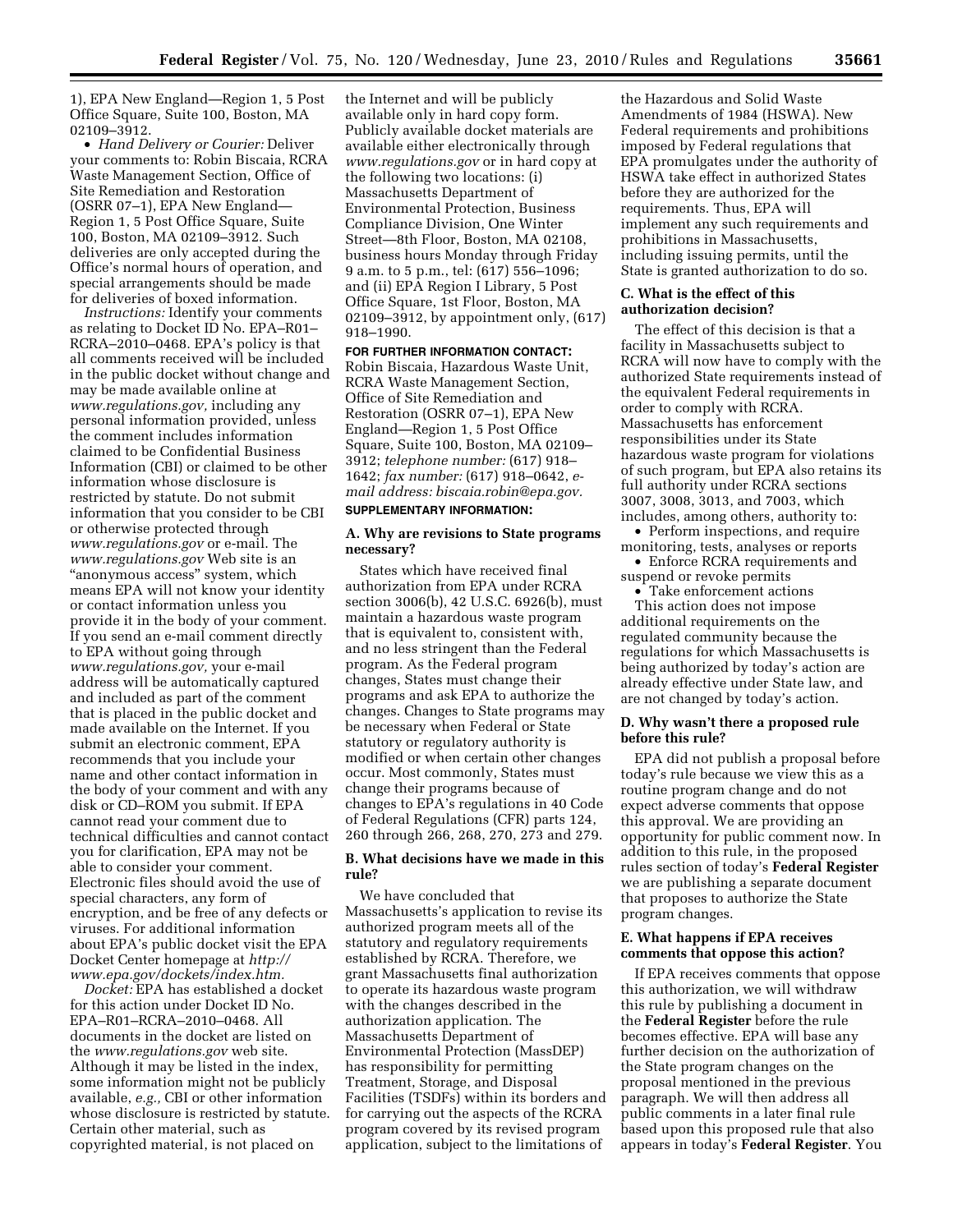may not have another opportunity to comment. If you want to comment on this authorization, you should do so at this time.

If we receive adverse comments that oppose only the authorization of a particular change to the State hazardous waste program, we will withdraw that part of this rule but the authorization of the program changes that the comments do not oppose will become effective on the date specified above. The **Federal Register** withdrawal document will specify which part of the authorization will become effective, and which part is being withdrawn.

#### **F. What has Massachusetts previously been authorized for?**

The Commonwealth of Massachusetts initially received Final Authorization on January 24, 1985, effective February 7, 1985 (50 FR 3344), to implement its base hazardous waste management program. This authorized base program generally tracked Federal hazardous waste requirements through July 1, 1984. In addition, the EPA previously has authorized particular Massachusetts regulations which address several of the EPA requirements adopted after July 1, 1984. Specifically, on September 30, 1998, the EPA authorized Massachusetts to administer the Satellite Accumulation rule, effective November 30, 1998 (63 FR 52180). Also, on October 12, 1999, the EPA authorized Massachusetts to administer the Toxicity Characteristics rule (except with respect to Cathode Ray Tubes), and the Universal Waste rule, effective immediately (64 FR 55153). On November 15, 2000, the EPA granted interim authorization for Massachusetts to regulate Cathode Ray Tubes under the Toxicity Characteristics rule through January 1, 2003, effective immediately (65 FR 68915). This interim authorization subsequently was extended to run through January 1, 2006 (67 FR 66338, October 31, 2002) which was then further extended until January 1, 2011 (70 FR 69900, November 18, 2005). On March 12, 2004, EPA authorized the State for updates to its hazardous waste program which generally track Federal requirements through the July 1, 1990 edition of Title 40 of the Code of Federal Regulations (and in some cases beyond), with respect to definitions and miscellaneous provisions, provisions for the identification and listing of hazardous wastes and standards for hazardous waste generators; it also approved a State-specific modification to the Federal hazardous waste regulations regarding recyclable materials under an ECOS flexibility project; and finally it

approved Massachusetts site-specific regulations developed under the Project XL, New England Universities Laboratories XL Project (69 FR 11801, March 12, 2004), effective immediately. On January 31, 2008 EPA authorized Massachusetts for revisions to the state's hazardous waste management program addressing Federal requirements for Corrective Action, Radioactive Mixed Waste, and the Hazardous Waste Manifest revisions; the authorization also addressed various changes the state had recently made to its base program regulations, including the hazardous waste exemption for dredged material regulated under the Federal Clean Water Act, requirements relating to elementary neutralization, an exemption for dental amalgam being recycled, a State regulation which allows for the waiving of state requirements that are more stringent than the Federal RCRA counterparts, updates to interim status facilities requirements and, finally, an extension of the special regulations governing the New England Universities' Laboratories XL project (73 FR 5753, January 31, 2008), effective March 31, 2008.

#### **G. What changes are we authorizing with this action?**

On June 3, 2010, Massachusetts submitted a final complete program revisions application seeking authorization for its changes in accordance with 40 CFR 271.21. In particular, Massachusetts is seeking authorization for the Land Disposal Restrictions element of the RCRA program. Massachusetts also is seeking authorization for other updates and revisions to its RCRA program.

The State's authorization application includes a copy of MassDEP's Hazardous Waste Regulations, effective April 16, 2010, checklists comparing the Federal and state regulations and an Attorney General's Statement.

We are now making an immediate final decision, subject to reconsideration only if we receive written comments that oppose this action, that Massachusetts' hazardous waste revisions satisfy all of the requirements necessary to qualify for final authorization. Therefore, we grant Massachusetts final authorization for the program changes identified below. Note, the Federal requirements are identified by their rule revision checklist (CL) number or by direct reference to a Federal regulation, and are followed by the corresponding State regulatory analogs from the Massachusetts Hazardous Waste regulations, 310 CMR 30.0000, as in effect on April 16, 2010.

With respect to the Land Disposal Restrictions (LDR) element of the RCRA program, we are authorizing the Massachusetts regulations listed below which relate to the Federal Land Disposal Restriction LDR rule revision checklists or portions thereof identified in the Special Consolidated Checklist for the LDR rules as of June 30, 1992 as well as the Special Consolidated Checklist for the Phases I–IV LDRs as of December 31, 2002: Federal—CL 34 [51 *FR* 40572, November 7, 1986, 52 *FR*  21010, June 4, 1987]; CL 39 [52 *FR*  25760, July 8, 1987, 52 *FR* 41295, October 27, 1987]; CL 50 [53 *FR* 31138, August 17, 1988, 54 *FR* 8264, February 27, 1989]; CL 62 [54 *FR* 18836, May 2, 1989]; CL 63 [54 *FR* 26594, June 23, 1989]; CL 66 [54 *FR* 36967, September 6, 1989, 55 *FR* 23935, June 13, 1990]; CL 78 [55 *FR* 22520, June 1, 1990]; CL 83 [56 *FR* 3864, January 31, 1991]; CL 95 [56 *FR* 41164, August 19, 1991]; CL 102 [57 *FR* 8086, March 6, 1992]; CL 103 [57 *FR* 20766, May 15, 1992]; CL 106 [57 *FR*  28628, June 26, 1992]; CL 109 [57 *FR*  37194, August 18, 1992]; CL 116 [57 *FR*  47772, October 20, 1992]; CL 123 [58 *FR*  28506, May 14, 1993]; CL 124 [58 *FR*  29860, May 24, 1993]; CL 136 [59 *FR*  43496, August 24, 1994]; CL 137 [59 *FR*  47982, September 19, 1994, 60 *FR* 242, January 3, 1995]; CLs 142A–142E [60 *FR*  25492, May 11, 1995]; CL 151 [61 *FR*  15566, April 8, 1996, 61 *FR* 15660, April 8, 1996, 61 *FR* 19117, April 30, 1996, 61 *FR* 33680, June 28, 1996, 61 *FR* 36419, July 10, 1996, 61 *FR* 43924, August 26, 1996, and 62 *FR* 7502, February 19, 1997]; CL 155 [62 *FR* 1992, January 14, 1997]; CL 157 [62 *FR* 25998, May 12, 1997]; Revision CL 159 [62 *FR* 32974, June 17, 1997]; CL 160 [62 *FR* 37694, July 14, 1997]; CL 161 [62 *FR* 45568, August 28, 1997]; CL 162 [62 *FR* 64504, December 5, 1997]; CLs 167A, 167B, 167C and 167C.1 [63 *FR* 28556, May 26, 1998, 63 *FR* 31266, June 8, 1998]; CL 169 [63 *FR* 42110, August 6, 1998; 63 *FR*  54356, October 9, 1998]; CL 170 [63 *FR*  46332, August 31, 1998]; CL 171 [63 *FR*  47410 (September 4, 1998)]; CL 172 [63 *FR* 48124, September 9, 1998]; CL 173 [63 *FR* 51254, September 24, 1998]; CL 179 [64 *FR* 2548, May 11, 1999]; CL 181 [64 *FR* 36466, July 6, 1999]; CL 182 [64 *FR* 52828, September 30, 1999]; CL 183 [64 *FR* 56469, October 20, 1999]; CL 185 [65 *FR* 14472, March 17, 2000]; CL 187 [64 *FR* 36365, June 8, 2000]; CL 189 [65 *FR* 67068, November 8, 2000]; CL 190 [65 *FR* 81373, December 26, 2000]; CL 192B [66 *FR* 27266, May 16, 2001]; CL 195 [66 *FR* 58258, November 20, 2001, 67 *FR* 17119, April 9, 2002]; CL 200 [67 *FR* 48393, July 24, 2002] and CL 201 [67 *FR* 62618, October 7, 2002]: State—310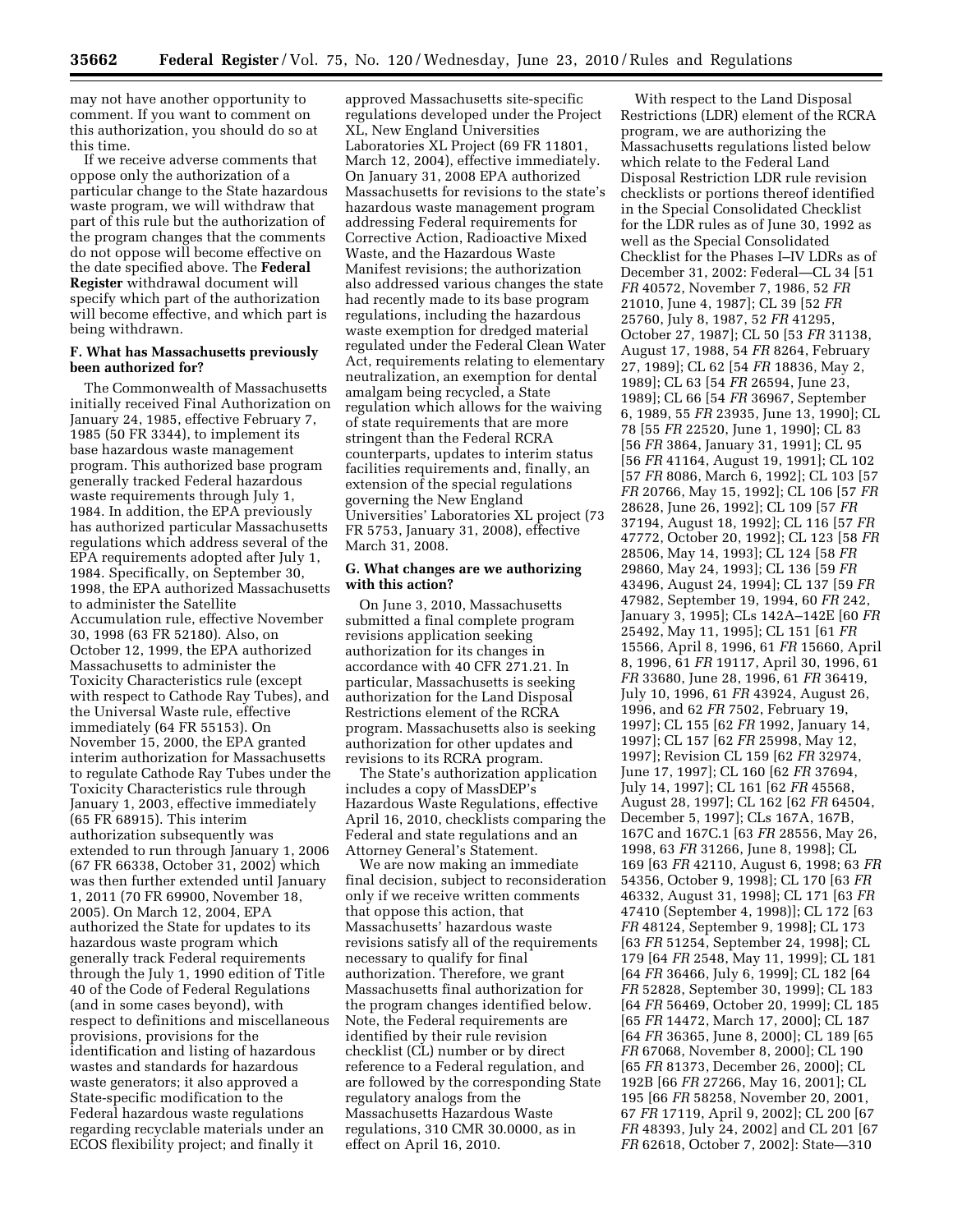CMR 3.10, 3.14, 30.010 (definitions of ''containment building,'' ''debris,'' ''hazardous constituent or constituents,'' ''hazardous debris,'' ''land disposal,'' ''miscellaneous unit,'' ''pile,'' ''PCBs or polychlorinated biphenyls''), 30.002, 30.003, 30.010 (intro.), 30.012(1), 30.099(1), 30.099(3), 30.099(6)(a), 30.099(6)(b), 30.099(6)(c), 30.099(6)(g), 30.099(6)(h), 30.099(6)(i), 30.099(6)(j), 30.099(6)(q), 30.099(6)(t), 30.101, 30.103(1), 30.103(2) with respect to Federal wastes, 30.103(3), 30.104(2)(e)2(a)–(b), 30.104(2)(e)(3), 30.104(2)(w), 30.104(3)(a), 30.140(1)(f), 30.106(1), 30.122(1), 30.122(1)(c) and (d), 30.122(2), 30.123(2), 30.124(2), 30.125(2), 30.131 (addition of F039), 30.133(1)(c), 30.136(1)(c), 30.141(1), 30.162, 30.231(1) as it relates to Federally regulated materials, 30.231(6), 30.294(2), 30.301(3), 30.302(3)–(5), 30.302(1)–(5), 30.340(1), 30.340(2), 30.340(4), 30.341(2), 30.351(1)(b), 30.351(1)(c), 30.351(1)(d), 30.351(10)(h), 30.353(1)(b)–(c), 30.353(2), 30.353(3), 30.353(6)(c), 30.408(2), 30.501(1), 30.501(2)(h), 30.513(1)(a)–(b), 30.513(2)(a)5, 30.513(2)(a)6.a.–c., 30.542(2)(c), 30.542(2)(i)(1)–(3), 30.542(2)(j)–(o), 30.591, 30.601(1), 30.602(16), 30.616(1)(a)–(b), 30.628(1), 30.629(1)–(2), 30.630, 30.630(5), 30.646(1)(a)–(b), 30.657(1)(a)–(b), 30.700  $(intro.), 30.750(1)(a)–(b), 30.750(1)(c)2,$ 30.750(1)(c)3, 30.750(2)(a)–(h), 30.750(3)(a) Table 1, 30.750(3)(b) Table 2, 30.750(3)(c) Table 3, 30.750(3)(d)1– 15, 30.804(28), 30.804(5), 30.829, 30.852 Table (B.1.b, B.1.c and H.1), 30.901(1)(a), 30.903, 30.905, 30.1103(2).

Because Massachusetts has not yet adopted certain waste listings that were promulgated under the authority of the Hazardous and Solid Waste Amendments (HSWA), we are not authorizing the Commonwealth for Land Disposal Restrictions related to these wastes at this time. As such, EPA will retain authority over the following hazardous waste listings until the State adopts and is granted authorization in a future rulemaking: F032 (Wood Preserving Wastes); K141, K142, K143, K144, K145, K147, and K148 (Coke By-Product Wastes); K156, K157, K158, K159, K161, P127, P128, P185, P188, P189, P190, P191, P192, P194, P196, P197, P198, P199, P201, P202, P203, P204, P205, U271, U278, U279, U280, U364, U367, U372, U373, U387, U389, U394, U395, U404, U409, U410, and U411 (Carbamate Wastes); K169, K170, K171 and K172 (Petroleum Refining Wastes); K174 and K175 (Organic Chemicals); and, K176 and K177 (Inorganic Chemicals). Regulated entities in Massachusetts will need to

comply with the LDR requirements for these wastes, but it is the Federal rather than the State LDR requirements that will continue to apply.

We also are authorizing the following other updates and revisions to the Massachusetts RCRA program: Federal: CL 3—Interim Status Standards Applicability [48 *FR* 52718–52720, November 22, 1983]—State: 30.099(1); Federal: CL 10—Interim Status Standards Applicability [49 *FR* 46094– 46095, November 21, 1984]—State: 30.099(1); Federal: CL 15—Interim Status Standards for Treatment, Storage, and Disposal Facilities [50 *FR* 16044– 16048, April 23, 1985]—State: 30.099(6)(b)8, 30.099(6)(g), 30.099(6)(i), 30.099(6)(j), and 30.630; Federal: interim status facility requirements at 40 CFR part 265—State: editorial change at 30.099(4)(b); Federal: requirements under subpart N, Landfills, 40 CFR 265.300 to 265.316—State: editorial change at 30.099(6)(j); Federal: interim status requirements under subpart O, Incinerators, 40 CFR 265.340 to 265.352—State: updated incorporation of Federal requirements by reference at 30.099(6)(k); Federal: interim status requirements under subpart P, Thermal Treatment, 40 CFR 265.370 to 265.383— State: updated incorporation of Federal requirements by reference at 30.099(6)(l); Federal: interim status requirements under subpart Q, Chemical, Physical and Biological Treatment, 40 CFR 265.400 to 265.406— State: updated incorporation of Federal requirements by reference at 30.099(6)(m); Federal: interim status requirements under subpart AA, Air Emission Standards for Process Vents, 40 CFR 265.1030 to 265. 1035—State: updated incorporation of Federal requirements by reference at 30.099(6)(o); Federal: interim status requirements under subpart BB—Air Emission Standards for Equipment Leaks, 40 CFR 265.1050 to 265.1064— State: updated incorporation of Federal requirements by reference at 30.099(6)(p); Federal: requirements relating to subpart S, 40 CFR 264.552 (Corrective Action Management Units), § 264.553 (Temporary Units), and § 264.554 (Staging Piles)—State: specification that interim status facilities are subject to such additional requirements at 30.099(6)(s); Federal: subpart CC, Air Emission Standards for Tanks, Surface Impoundments and Containers, at interim status facilities, 40 CFR 265.1080 to 265.1090—State: 30.099(6)(u); Federal: corrective action requirements at 40 CFR 264.101—State: updated incorporation of Federal regulations by reference at

30.099(13)(d); Federal: CL 16—Paint Filter Test [50 *FR* 18370–18375, April 30, 1985]—State: 30.099(6)(a)(1) and (2), 30.099(6)(j), 30.629(1) and (2), 30.513(2)(a)5, and 30.542(c) and (g); Federal: CL 17A—Small Quantity Generators [50 *FR* 28702, July 15, 1985]—State: portions not previously authorized, 30.102(2)(c), 30.405(9), 30.801(1) and (2), and 30.099(2)(a)1 and 2; Federal: CL 17B—Delisting [54 *FR*  27114, June 27, 1989]—State: 30.142(1) and (2); Federal: CL 17E—Location Standards for Salt Domes, Salt Beds, Underground Mines and Caves [50 *FR*  28702, July 15, 1985]—State: 30.707 and 30.099(10); Federal: CL 17F—Liquids in Landfills I [51 *FR* 19176, May 28, 1986]—State: 30.629, 30.620(1), 30.099(6)(j), and 30.804(19)(g); Federal: CL 17G—Dust Suppression [50 *FR*  28702, July 15, 1985]—State: 30.231(1) and 30.205(13) as it relates to Federally regulated materials; Federal: CL 17M— Pre-construction Ban [50 FR 28702, July 15, 1985]—State: 30.801, 30.801(12), and 30.501(3); Federal: CL 17N—Permit Life [50 *FR* 28702, July 15, 1985]—State: 30.827, 30.851(3), and 30.851(3)(a)3; Federal: CL 17S—Exposure Information [50 *FR* 28702, July 15, 1985]—State: 30.804, 30.804(18)(n), and 30.804(19)(n); Federal: CL 23—Generators of 100 to 1000 kg Hazardous Waste [51 *FR* 10146– 10176, March 24, 1986]—State: portions not previously authorized, 30.102(2)(c), 30.405(9), 30.801(1) and (2), and 30.099(2)(a)1 and 2; Federal: CL 25— Codification Rule, Technical Correction [51 *FR* 19176–19177, May 28, 1986]— State: 30.099(6)(j); Federal: CL 40—List (Phase 1) of Hazardous Constituents for Ground-water Monitoring [52 *FR*  25942–25953, July 9, 1987]—State: 30.161, 30.664(6)(a), 30.664(7)(b), 30.664(7)(d), 30.671(6) and 30.804(23)(d)2; Federal: CL 44E—Permit as a Shield Provision [52 *FR* 45788– 45799, December 1, 1987]—State: 30.812 and 30.851(3)(a)3; Federal: CL 44F—Permit Conditions to Protect Human Health and the Environment [52 *FR* 45788–45799, December 1, 1987]— State: 30.804 (intro.) and 30.827; Federal: CL 45 and 59—Hazardous Waste Miscellaneous Units and Corrections [52 *FR* 46946, December 10, 1987, and 54 *FR* 615, January 9, 1989]— State: 30.010 definition of "landfill" and "miscellaneous unit,"  $30.502(1)(f)$ , 30.515(2)(c), 30.542(2)(g), 30.582, 30.583(1)(h), 30.585, 30.592(1)(a) and (b), 30.593(1), 30.606, 30.661(1) and (4), 30.700, 30.701, 30.701(7), 30.804(8), (12), (13) and (27), 30.901(1)(b), 30.903(1), 30.905(1), and 30.908(2); Federal: CL 52—Hazardous Waste Management System; Standards for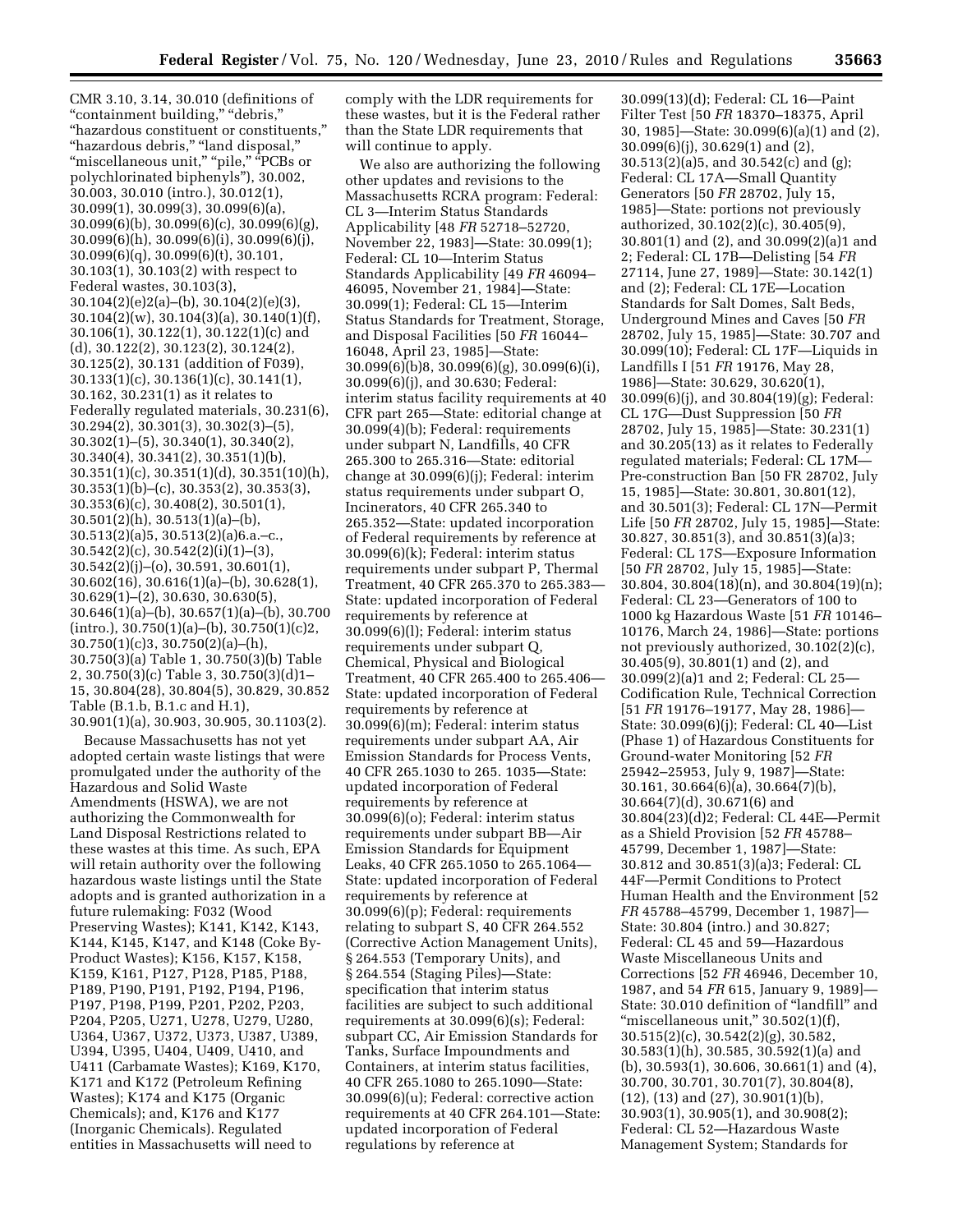Hazardous Waste Storage and Treatment Tank Systems [53 *FR* 34079, September 2, 1988]—State: 30.010, 30.099(6)(b) and (6)(b)8, 30.099(6)(f), 30.585, 30.691(1) and (2), and 30.694(6)(c); Federal: CL 81 and 89—Petroleum Refinery Primary and Secondary Oil/Water/Solids Separation Sludge Listings (F037 and F038) and Amendments [55 *FR* 46354, November 2, 1990, as amended at 55 *FR*  51707, December 17, 1990 and 56 *FR*  21955, May 13, 1991]—State: 30.130; 30.131; and 30.162; Federal: CL 86— Removal of Strontium Sulfide from the List of Hazardous Wastes [56 *FR* 7567, February 25, 1991]—State: 30.136 and 30.160; Federal: CL 115—Chlorinated Toluenes Production Waste Listing [57 *FR* 47376, October 15, 1992]—State: 30.132 and 30.162; Federal: CL 132— Wood Surface Protection, Correction [59 *FR* 28484, June 2, 1994]—State: 30.012(1)(k); Federal: CL 140—portions relating to waste listing for P188, Physostigmine Salicylate and P204, Physostigmine [60 *FR* 7824, February 9, 1995 as amended at 60 *FR* 19165, April 17, 1995 and at 60 *FR* 25619, May 12, 1995]—State: 30.136 and 30.160; Federal: CL 192A—Mixture and Derived-From Rules Revisions, only as it relates to medicinal nitroglycerin, and the conditional exemption for low-level mixed waste [66 *FR* 27266, May 16, 2001]—State: 30.104(2)(v) and 30.104(3)(g); Federal: CL 193—Change of Official EPA Mailing Address [66 *FR*  34374, June 28, 2001]—State: 30.012(1)(k); Federal: CL 206—Nonwastewaters from Dyes and Pigments Waste Listing [70 *FR* 9138, February 24, 2005 as amended at 70 *FR* 35032, June 16, 2005]—State: 30.132, 30.160, 30.162, and 30.750(1)(a); Federal: CL 207— Uniform Hazardous Waste Manifest Revisions, [70 FR 10776, March 4, 2005]—State: corrections to previously authorized State definitions in 30.010; Federal: dredged material exemption at 40 CFR 261.4(g)—State: formatting corrections to previously authorized State regulations 30.104(3)(f)–(g); Federal: conditional exemption of waste pickle liquor sludge at 40 CFR 261.3(c)(2)(ii)(A)—State: 30.104(2)(e)(1); Federal: 40 FR 261.4(b), solid wastes which are not hazardous—State: updated incorporation of Federal requirements at 30.104(2)(m); Federal: listing criteria at 40 CFR 261.11—State: updated incorporation of Federal requirements by reference at 30.112(1)(b) and (c); Federal: Appendix I to 40 CFR part 261 regarding representative sampling methods— State: clarification at 30.151 that the Department incorporates by reference Appendix I to 40 CFR part 261; Federal:

test method for determining the characteristic of ignitability at 40 CFR 261.21(a)(1)—State: update to reference at 30.152(1)(a) to reflect incorporation of reference at 30.012; Federal: test methods for corrosivity at 40 CFR 261.22(a)—State: update to test methods and references at 30.153(1) and (2); Federal: reference to test method 9095B in EPA publication SW–846 (paint filter liquids test) at 40 CFR part 260.11(c)(3)—State: modification of 30.156 to reflect current paint filter test method; Federal: exports of industrial ethyl alcohol for reclamation at 40 CFR  $261.6(a)(3)(i)(A)$  and  $(B)$ —State: updated incorporation of Federal requirements by reference at 30.212(2); Federal: 40 CFR 262.21—State: updated incorporation of Federal requirements by reference at 30.316; Federal: Waste minimization certification at 40 CFR 262.27—State: updated incorporation of Federal requirements by reference at 30.317; Federal: 40 CFR part 262, subparts E and F regarding imports and exports of hazardous waste—State: updated incorporations of Federal requirements by reference at 30.361(1) and (2); Federal: 263.20(a)(2) relating to exports—State: updated incorporation of Federal requirements by reference at 30.405(8); Federal: 40 CFR 263.30(c)— State: update of 30.413(2)(b)–(c); Federal: 40 CFR 264.1(g)(3)—State: update of 30.501(2)(a) and 30.601(2)(a); Federal 40 CFR 264.1(g)(6)—State: clerical error correction at 30.501(2)(d); Federal: 40 CFR 264.56(a)—State: clerical error corrections at 30.524(6)(c)1; Federal: 40 CFR 264.70 relating to manifests—State: update of 30.541; Federal: 40 CFR 262.41(a)(6), 264.75(h), and 265.75(h) related to toxicity and waste reduction under biennial reporting—State: general update of 30.542(2)(h); Federal: Corrective Action requirements related to 40 CFR 264.101, 264.552, 264.553 and 40 CFR 265.121—State: update of incorporated Federal references at 30.602(9), 30.602(10)(c)3, 30.602(12) and 30.602(13); Federal: 40 CFR 264.1(g)(10)—State: clerical error correction at 30.603(1)(a); Federal: 40 CFR 264.221(b) regarding surface impoundments—State: update of 30.613(4)(a)1–3; Federal: 40 CFR 264.251(a)(2)—State: clerical error correction at 30.641(1)(b); Federal: 40 CFR 264.273(d)—State: clerical error correction at 30.654(6); Federal: 40 CFR 264.193—State: clerical error correction at 30.694(4)(a)2; Federal: Facility location standards at 40 CFR 264.18— State: update to provisions at 30.700 (intro.), 30.701 (intro.), 30.701(7)(a) and 30.703 (Figure, clerical error correction);

Federal: 40 CFR 270.1(c)(3)(i), exclusions from requirement to obtain a Part B permit—State: general update at 30.801(11); Federal: Content of Part B at 40 CFR 270.14(b)(2)—State: update of 30.804(5) to include hazardous debris; Federal: 40 CFR 270.14(c) Content of Part B, additional requirements—State: updated incorporation of Federal groundwater monitoring requirements at 40 CFR 265.90–265.94 by reference at 30.804(23)(a); Federal: 40 CFR 264.144(b) regarding annual inflation adjustment of cost estimate for postclosure care—State: revision at 30.905(2) to reflect time frame consistent with Federal requirement; Federal: hazardous waste requirements in 40 CFR parts 260 to 279—State: 30.004 (effective dates for all state regulations utilized to meet these Federal requirements and 30.011 (general updated incorporation of Federal requirements by reference).

Today's final authorization of State regulations and regulation changes is in addition to the previous authorizations of State regulations which remain part of the authorized program.

#### **H. Where are the revised State rules different from the Federal rules?**

The most significant differences between the State rules being authorized and the Federal rules are summarized below. It should be noted that this summary does not describe every difference, or every detail regarding the differences that are described. Members of the regulated community are advised to read the complete regulations to ensure that they understand all of the requirements with which they will need to comply.

A further explanation regarding why the EPA is today classifying certain State regulations as more stringent versus other State regulations as broader in scope than the Federal regulations is provided in a memorandum entitled ''More Stringent and Broader in Scope Determinations Made in 2010 Massachusetts RCRA Program Authorization,'' by Jeffry Fowley of the Office of Regional Counsel, dated June 2010. This memorandum has been placed in the administrative record and is available upon request.

In addition to the differences between the State regulations and the Federal regulations as of July 1, 2008, described in items 1 and 2, below, the State rules are different from the current (2010) Federal rules in that the State has not adopted the EPA's Definition of Solid Waste (DSW) Rule, which took effect at the Federal level on December 29, 2008. Since today's authorization of the State regulations addresses Federal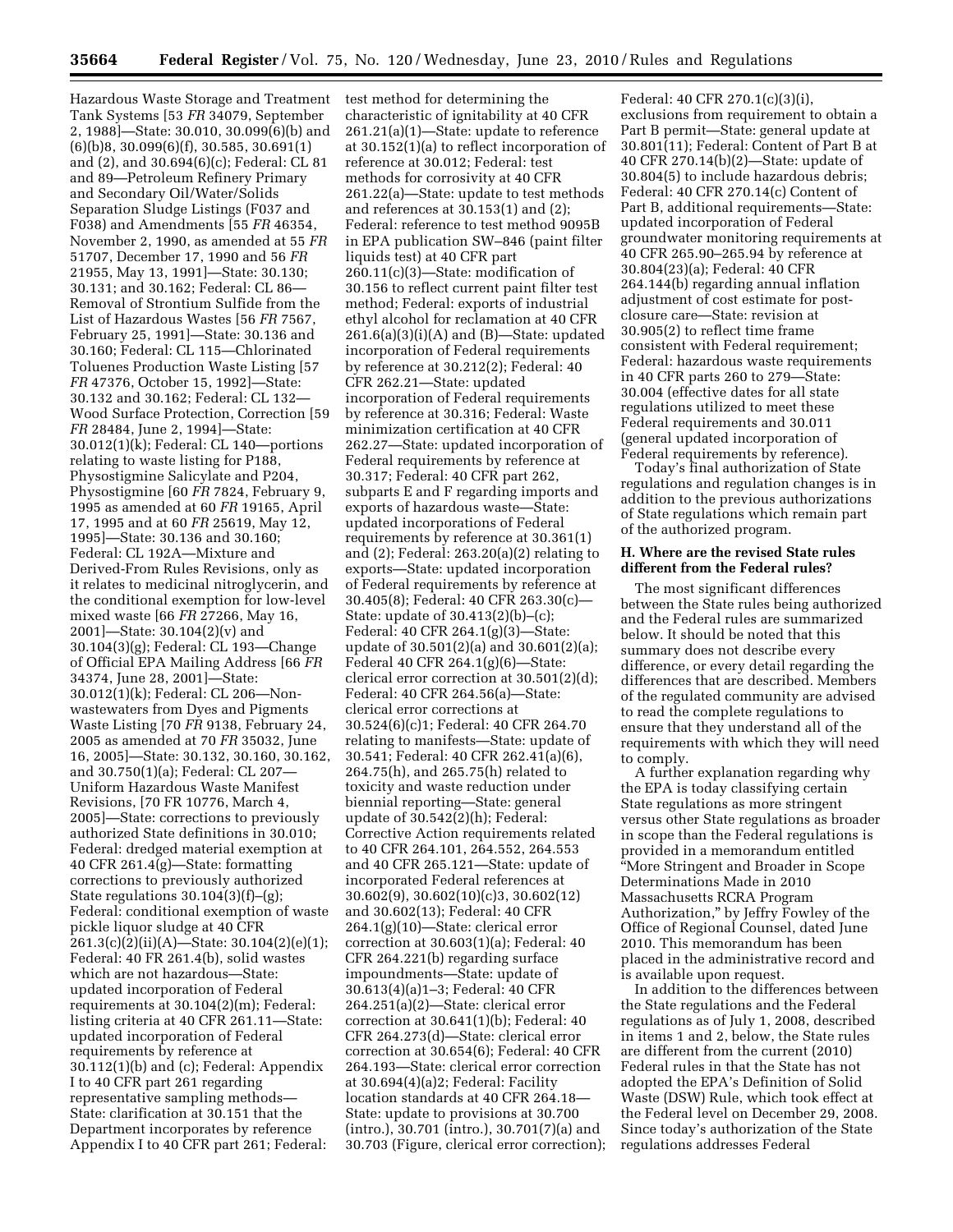requirements only through July 1, 2008, and since the EPA currently is considering whether to revise the DSW Rule, this authorization rulemaking does not address the extent to which not adopting the DSW makes particular State requirements more stringent versus broader in scope. Rather, consideration of this matter is deferred.

#### *1. More Stringent Provisions*

There are aspects of the Massachusetts program which are more stringent than the Federal program. Pursuant to 40 CFR 271.1(i)(1), all of these more stringent requirements are, or will become, part of the Federally enforceable RCRA program when authorized by the EPA and must be complied with in addition to the State requirements which track the minimum Federal requirements. These more stringent State requirements include the following: (a) The use of underground injection as a means of land disposal is prohibited within Massachusetts. Thus, in adopting the LDR requirements, Massachusetts did not adopt any provisions allowing such use of underground injection; (b) Massachusetts regulates hazardous waste pesticides discarded by farmers under its universal waste regulations, rather than tracking only the minimum Federal requirements in 40 CFR 262.70. Thus, in adopting the LDR requirements, Massachusetts did not adopt the exemption from LDR requirements for these hazardous waste pesticides; (c) Massachusetts does not allow the land disposal of lab packs, or ignitable or reactive hazardous wastes, within Massachusetts. Thus, in adopting the LDR requirements, Massachusetts did not adopt any provisions allowing for such land disposal of these wastes; (d) The waiver and variance provisions for surface impoundments in 40 CFR 268.4(a)(3)(ii) and (iii) are inapplicable in Massachusetts. Also, variances from the treatment standards in 40 CFR 268.44(h) through (o) are not granted by Massachusetts; (e) Massachusetts generally does not allow generators to treat without permits/licenses in containers and tanks. Thus, in adopting the LDR requirements, Massachusetts did not adopt any provisions allowing for such treatment; and (f) Massachusetts does not allow generators or permitted/licensed facilities to operate containment buildings. Thus, in adopting the LDR requirements, Massachusetts did not adopt any provisions allowing for such entities to operate containment buildings.

# *2. Broader-in-Scope Provisions*

There are also aspects of the Massachusetts program which are broader in scope than the Federal program. Pursuant to 40 CFR 271.1(i)(2), the portions of the State requirements which are broader in scope are not authorized by EPA and are not considered to be part of the Federally enforceable RCRA program. However, they are fully enforceable under State law and must be complied with by sources in Massachusetts. These broader-in-scope State requirements include the following: (a) Massachusetts has not adopted the mixture and derived from rule revisions enacted by EPA on May 16, 2001, at 66 FR 27266, except that Massachusetts has adopted an exemption for medicinal nitroglycerine equivalent to the EPA exemption. Thus, except for medicinal nitroglycerine, Massachusetts is continuing to regulate as listed wastes the waste mixtures and derived from wastes excluded from Federal regulation by the EPA on May 16, 2001.

#### **I. Who handles permits after the authorization takes effect?**

Massachusetts will issue permits for provisions for which it is authorized and will administer the permits it issues. However, EPA will continue to administer and enforce any RCRA and HSWA (Hazardous and Solid Waste Act) permits or portions of permits which it has issued in Massachusetts prior to the effective date of this authorization. EPA will not issue any more new permits, or new portions of permits, for the provisions listed in this document above after the effective date of this authorization. EPA will continue to implement and issue permits for any HSWA requirements for which Massachusetts is not yet authorized.

### **J. How does this action affect Indian country (18 U.S.C. 115) in Massachusetts?**

Massachusetts is not authorized to carry out its hazardous waste program in Indian country within the State (land of the Wampanoag tribe). Therefore, EPA will continue to implement and administer the RCRA program in these lands.

# **K. What is codification and is EPA codifying Massachusetts's hazardous waste program as authorized in this rule?**

Codification is the process of placing the State's statutes and regulations that comprise the State's authorized hazardous waste program into the Code of Federal Regulations. We do this by referencing the authorized State rules in 40 CFR part 272. We reserve the amendment of 40 CFR part 272, subpart W for this authorization of Massachusetts' program until a later date.

#### **L. Administrative Requirements**

The Office of Management and Budget has exempted this action (RCRA State Authorization) from the requirements of Executive Order 12866 (58 FR 51735, October 4, 1993); therefore, this action is not subject to review by OMB. This action authorizes State requirements under RCRA 3006 and imposes no additional requirements beyond those imposed by State law. Accordingly, I certify that this action will not have a significant economic impact on a substantial number of small entities under the Regulatory Flexibility Act (5 U.S.C. 601 *et seq.*). Because this action authorizes pre-existing requirements under State law and does not impose any additional enforceable duty beyond that required by State law, it does not contain any unfunded mandate or significantly or uniquely affect small governments, as described in the Unfunded Mandates Reform Act of 1995 (Pub. L. 104–4). For the same reason, this action also does not significantly or uniquely affect the communities of Tribal governments, as specified by Executive Order 13175 (65 FR 67249, November 9, 2000). This action will not have substantial direct effects on the States, on the relationship between the national government and the States, or on the distribution of power and responsibilities among the various levels of government, as specified in Executive Order 13132 (64 FR 43255, August 10, 1999), because it merely authorizes State requirements as part of the State RCRA hazardous waste program without altering the relationship or the distribution of power and responsibilities established by RCRA. This action also is not subject to Executive Order 13045 (62 FR 19885, April 23, 1997) because it is not economically significant as it approves a state program and, thus, does not make decisions based on environmental health or safety risks. This rule is not subject to Executive Order 13211, ''Actions Concerning Regulations That Significantly Affect Energy Supply, Distribution, or Use'' (66 FR 28355 (May 22, 2001)) because it is not a significant regulatory action under Executive Order 12866.

Under RCRA 3006(b), EPA grants a State's application for authorization as long as the State meets the criteria required by RCRA. It would thus be inconsistent with applicable law for EPA, when it reviews a State